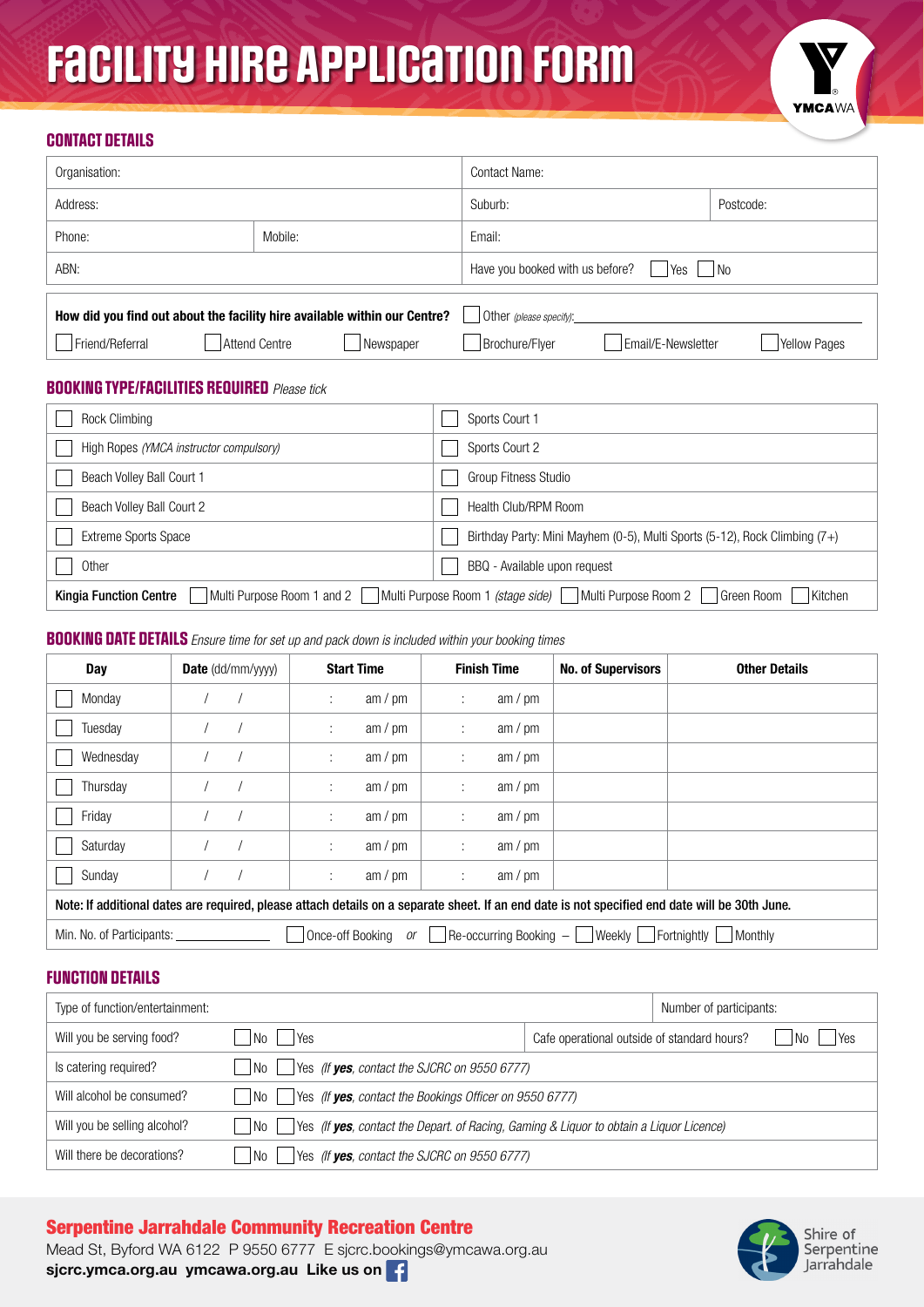EQUIPMENT HIRE *Please tick what you require and write the amount and description if needed. Any broken items will be replaced from the bond.*

| <b>Tick</b> | <b>Equipment</b>           | <b>How Many</b> | <b>Additional Charge</b> |
|-------------|----------------------------|-----------------|--------------------------|
|             | Stage                      |                 | <b>FREE</b>              |
|             | Chairs                     |                 | <b>FREE</b>              |
|             | <b>Trestle Tables</b>      |                 | <b>FREE</b>              |
|             | Round Tables               |                 | <b>FREE</b>              |
|             | Whiteboard                 |                 | <b>FREE</b>              |
|             | Screen                     |                 | <b>FREE</b>              |
|             | Lectern                    |                 | <b>FREE</b>              |
|             | Urns                       |                 | <b>FREE</b>              |
|             | CD Player/Speaker          |                 | \$20.00                  |
|             | Data Projector (laptop)    |                 | \$65.00                  |
|             | Handheld Microphone Roving |                 | \$50.00                  |
|             | Tea, Coffee, Sugar, Milk   |                 | <b>TBA</b>               |
|             | Plates                     |                 | 20c each                 |
|             | Wine Glasses               |                 | 20c each                 |
|             | <b>Water Glasses</b>       |                 | 20c each                 |
|             | <b>Cups and Saucers</b>    |                 | 20c each                 |
|             | Knives                     |                 | 20c each                 |
|             | Forks                      |                 | 20c each                 |
|             | Spoons                     |                 | 20c each                 |
|             | Deep Fryer                 |                 | \$10                     |
|             | <b>BBQ</b>                 |                 | \$10                     |
|             |                            | TOTAL:          | \$                       |

ROOM CONFIGURATION *Please tick how you will be setting up the room as an indication of what equipment is needed.*



## SOUND/MUSIC INFORMATION

| Is there going to be music or amplified sound at your function? eg DJ, Band.                                                                                                                                   |                       |
|----------------------------------------------------------------------------------------------------------------------------------------------------------------------------------------------------------------|-----------------------|
|                                                                                                                                                                                                                | No.<br>Yes            |
| If <b>yes</b> , do they hold the required licence from the Australasian Performing Rights Association (APRA)?                                                                                                  |                       |
| Yes (please attach a copy of your current licence details) Please detail:<br>No l                                                                                                                              |                       |
|                                                                                                                                                                                                                |                       |
|                                                                                                                                                                                                                |                       |
|                                                                                                                                                                                                                |                       |
|                                                                                                                                                                                                                |                       |
| If no, do you intend to acquire this licence before the commencement of your activities?                                                                                                                       | No.<br>Yes            |
|                                                                                                                                                                                                                |                       |
| <b>LIQUOR &amp; FOOD</b> Please note that if you are planning to sell alcohol a liquor licence is required.                                                                                                    |                       |
| Will alcohol be consumed at the facility? (If yes, a \$21.00 liquor permit fee applies - Hirer to obtain from the Shire)                                                                                       | N <sub>0</sub><br>Yes |
| Will you be selling alcohol at the facility? (If <b>yes</b> , please contact the Office of Racing, Gaming & Liguor on 9425 1888<br>and forward us a copy of your liquor licence 14 days prior to your booking) | No                    |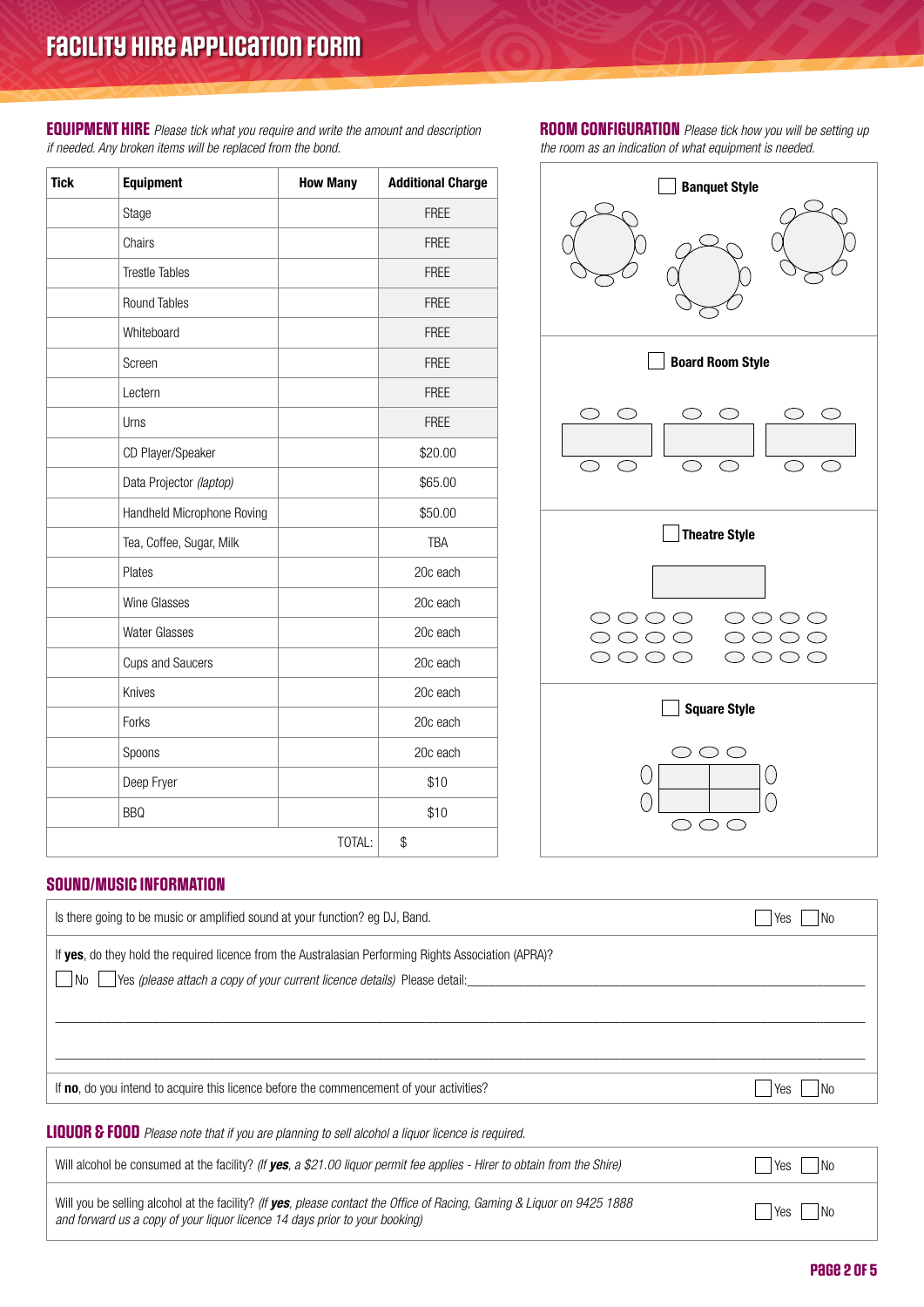### RULES AND REGULATIONS

- 1. All applicants must sign and return a booking form **PRIOR** to commencement of hire.
- 2. This form is considered a request until signed off by Bookings Officer.
- 3. Bookings are not confirmed until a signed quote has been returned to the Bookings Officer.
- 4. All exclusion dates for the hire period must be shown. Groups must give a minimum of seven (7) days written notice to the Bookings Officer of any exclusion/cancellations not included in your booking. Failure to comply with this requirement will result in the designated hire fee being charged against your group.
- 5. Any hire fees paid for booking **WILL NOT** be refunded.
- 6. A non-refundable 20% deposit is required to confirm a booking. The full balance of the hire fee is to be paid at least 14 days before the event.
- 7. A bond is applicable for the following events \$1,000 for Weddings; \$500 for Corporate / group bookings. Management retains the right to increase the bond dependant on the type of event. The bond may be used to cover the cost of additional cleaning, repair of damage or additional usage. A mandatory cleaning charge applies to every group booking. If Centre Management allows you the option to clean the facility and it is not cleaned to the appropriate standards then additional cleaning charges will apply.
- 8. All cancellations must be received in writing by the signatory on this form. Please note that the 20% deposit will not be refunded. The full hire fee will also not be refunded if a booking is cancelled 7 days or less before the event. **BOND REFUND** - the bond will be refunded by direct deposit, minus any additional costs, up to 14 days after the event. We will request account details when we confirm your booking.
- 9. If Serpentine Jarrahdale Community Recreation Centre YMCA require use of the venue for 'special events' and/or programming they reserve the right to cancel bookings/request you to change times/forego your booking. In instances that we request you to move you're booking time on the same day/ night we agree to reduce the cost of your booking by half of the cost. Every effort will be made to accommodate your booking elsewhere should your booking be cancelled by management.
- 10. Management reserves the right to cancel bookings and / or change facility allocation. Written notice will be forwarded prior to the event. The deposit, hire fee and bond will be refunded at management's discretion.
- 11. Arrangements for the hanging and dismantling of decorations must be made with Management upon confirmation of the booking.
- 12. The driving of tacks, nails, screws or affixing of adhesive materials etc. into or on any of the woodwork or walls or any part of the building, furniture or fixtures is strictly forbidden.
- 13. The hirer is responsible for the actions and behaviour of their group/guests whilst using the Serpentine Jarrahdale Community Recreation Centre. The hirer will take responsible steps to ensure each member of the group maintains a reasonable standard of behaviour.
- 14. The transporting of plants, furniture or fittings may not take place until permission is obtained from Centre Staff.
- 15. Any individuals whose behaviour is, in the opinion of the Centre Staff, detrimental to other patrons of the Serpentine Jarrahdale Community Recreation Centre, or owner/occupiers of property in the vicinity of the premises, or who, in the opinion of the Centre Staff, do not adhere to centre rules, including the use of profane language, or who marks, damages or defaces the premises may be directed to vacate the premises by a member of the Serpentine Jarrahdale Community Recreation Centre Staff.
- 16. Any member of Centre Staff of Serpentine Jarrahdale Community Recreation Centre, or any authorised agent of the Centre, shall be permitted free access to the facility during the function/activity and shall be given every assistance for the enforcement of these hire conditions.
- 17. Any hirer of any area within the Serpentine Jarrahdale Community Recreation Centre shall comply with the provision of the Health Act 1911, the Police Act 1892, the Liquor Act 1970, the Criminal Code and State Electrical Commission regulation and any other Act in force for the time being, applying to such hiring of the facility.
- 18. Serpentine Jarrahdale Community Recreation Centre is a smoke free venue. There will be **NO SMOKING** in any part of the centre or within 5 metres of its perimeter by any person at any time. All cigarette butts and ash are to be put in the bins provided.
- 19. All areas accessed by the Hirer must be left clean, tidy and free of rubbish. All rubbish is to be placed in bins provided. Where food is consumed and/or the kitchen is included in hire, all food scraps are to be wrapped and placed in the bins provided. Larger bookings may be asked to provide skip bins, at user groups expense to manage the litter and rubbish effectively.
- 20. Any function that causes the carpet to require steam cleaning will have the cost of the cleaning taken out of the bond payment, or payment will be requested via email.
- 21. An adequate number of qualified supervisors are needed for all bookings. Cleaning costs will be charged should this not be the case.
- 22. Please note that setting up and packing away must be done within the time of hire stated on the booking request form. Pack away time must be allowed for in your requested booking times. Pack away includes the wipe down and clean of all equipment used, including tables and chairs, and the neat placement of these pack in the appropriate places, as designated by Centre Staff.
- 23. Anyone found causing wilful damage to any Centre property, or found to have removed or misused Centre property may be charged to the full extent of the law. Any damage caused during the hire of the facility must be reported to the Duty Manager.
- 24. Damage to Centre property shall be paid for by any person(s) who wilfully or negligently causes such damage. Person(s) are responsible for damage incurred by dependent guest/children.
- 25. For any damage discovered prior to booking, please report to reception or the Duty Manager. This will ensure that your group will not be held responsible.
- 26. The consumption of alcohol on the premises is strictly prohibited, unless appropriate licenses have been obtained.(Refer to Bookings Officer for further instructions)
- 27. Conditions and guidelines may be changed by the Management without notice.
- 28. You agree to pay any government taxes, whether current or to be enacted, including GST, that may become applicable to this contract and this club may be required to collect and remit.
- 29. Payment must be made within 14 days of receipt of invoice. If payment is not made within 30 days legal action may be taken.
- 30. If your booking runs over time, please note that you will be charged in additional 30 minute increments, and this fee will be deducted from your bond.
- 31. Any changes to your booking may incur additional charges. Please ensure that you have thoroughly checked your quote and have requested the use of all facilities and equipment for your booking prior to the commencement of your function.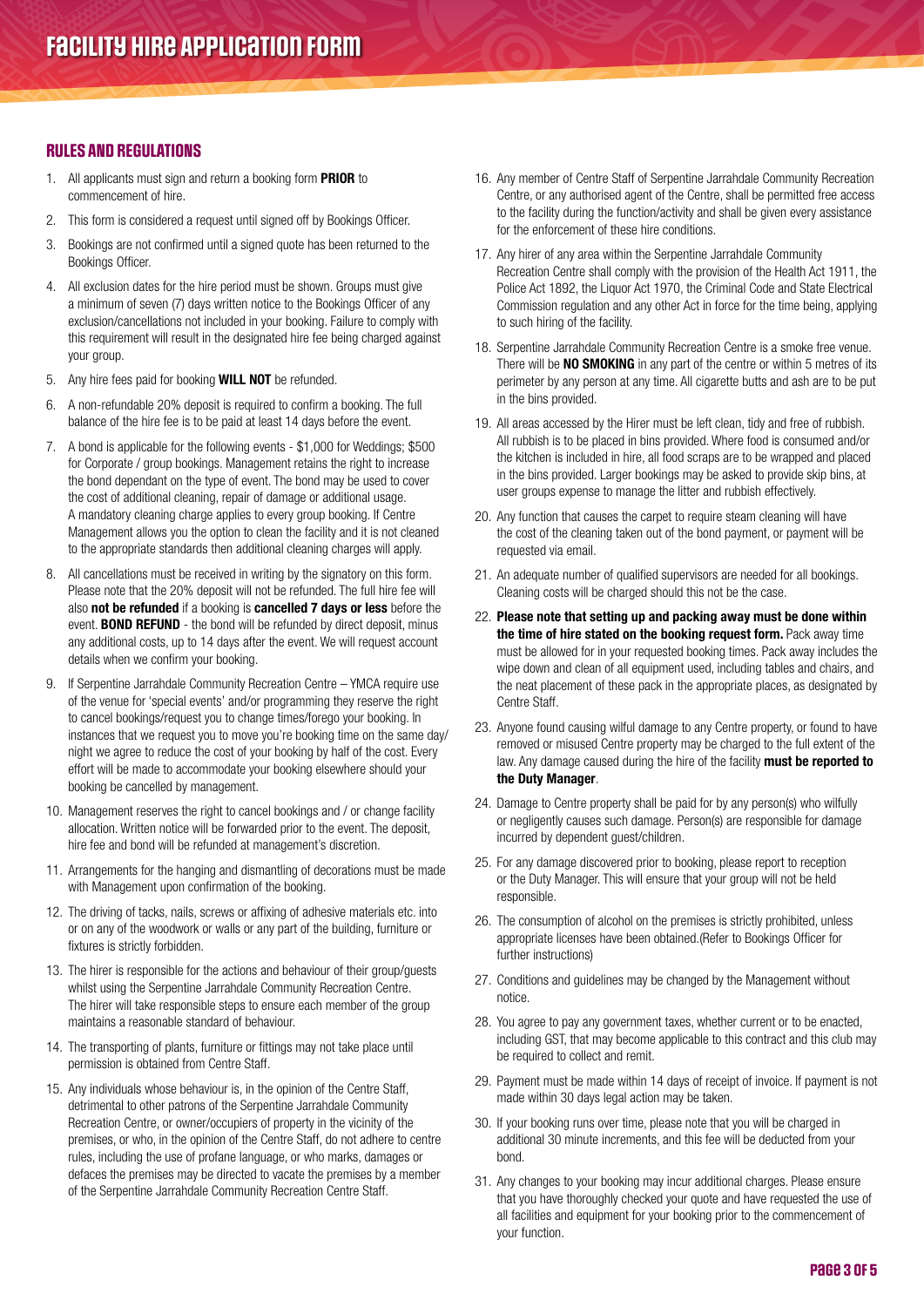#### Other User Groups

The signing of this 'Booking Request' form, by a representative, on behalf of the school/organisation, indicates an acceptance, by the school/organisation, of the costs, charges and Terms and Conditions associated with the booking.

- a) Student/staff ratios for Dry Programs listed below must be adhered to for safe operation. Non School groups must adhere to the appropriate ratios:
	- i) As per "Kids in Gym Guidelines" there must be 1 instructor to 25 or less children for ALL Group Fitness based bookings. User groups must provide active supervision to the same ratio.
	- ii) Ratio of 1:10 for ALL Health Club based bookings.
- b) Copies of other qualifications may be required depending on group activities.
- c) Group / Individual waivers must be completed and returned on /before the event depending on group activities.
- d) Groups are reminded to stay within the parameters of their booking with regards to time and allocated space so as not to impinge on other user groups.
- e) Minimum number of participants required. The school/organisation agrees to meet all costs for the minimum number of participants as indicated by the school/organisation in the booking confirmation. It is recommend that the school/organisation accurately calculate the number of participants attending each session, as extra staff may not be available at short notice should numbers increase. Whilst a minimum charge is indicated schools/ organisations should note that charges will be calculated on the actual number of participants attending unless otherwise advised by the Bookings Officer. It is recommend that schools/organisations request an 'expression of interest' from participants prior to confirmation of the facility booking.
- f) All groups are to maintain and keep good order and decent behaviour at all times.

NB: If there are any questions in regard to the above terms and conditions please contact the centre.

#### Rock Climbing & High Ropes Term and Conditions

- 1. All participants must be listed on the group form which is to be signed by the group leader. It is the responsibility of the group leader to obtain written or verbal permission from the participants parent or legal guardian if under 18 year of age. Please note, if you have any participants over the age of 18 they are required to complete an additional disclaimer form. This form is available from – Serpentine Jarrahdale Community Recreation Centre. YMCA WA, Inc.
- 2. If you have any participants who are not climbing but are belaying (holding the ropes), they will also need to complete a disclaimer form. If the Belayer is under 18 years of age they will need their disclaimer form signed by a parent or guardian.
- 3. YMCA WA, Inc. require 7 days prior notice if your number of participants is less then booked, or you will be charged the rate for the booked number of participants. Without 7 days' notice, arriving with more than booked numbers may result in an unsafe instructor to participant ratio and may result in some participants not being permitted to participate.
- 4. To ensure the group is participating on time, please ensure that you organize payment before you arrive at our centre. We only take one payment (or it would impact on the participation time), please have your group leader collect the money and pay upon arrival.
- 5. Bookings for groups with participants who are under 12 years of age require adult assistance. Children under the age of 12 years are not permitted to do the safety rope work (belaying). Your group must provide adults who will be responsible for doing the safety rope work (belaying) for the children and there for will not be permitted to climb. Adults, who are doing the safety rope work (belaying), must complete their own disclaimer form prior to belaying. The number of safety rope operators affects how quickly the children can be rotated from rope to rope.
- 6. If you have booked a group that has members with special needs, please advise YMCA WA, Inc. of the conditions so we can cater for the individual's needs. Please note that any group with special needs requires more leaders to assist. Your group should have 1 carer to every 3 special needs individuals.
- 7. You must provide at least one leader per 10 participants to supervise the group's behavior for the entire duration of your group's visit. The leader must ensure that the participants follow the Centre rules. The leader is not permitted to climb.